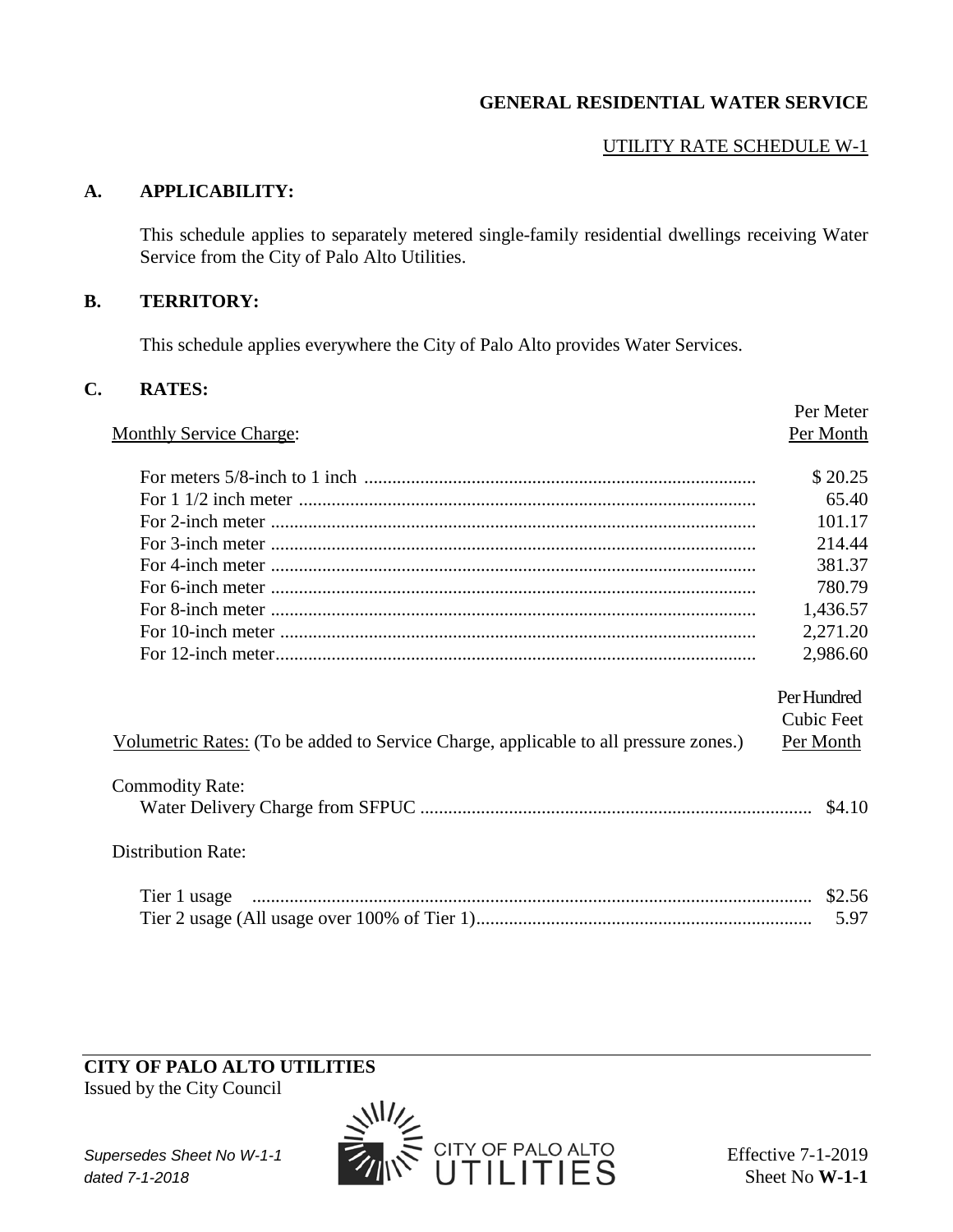# **GENERAL RESIDENTIAL WATER SERVICE**

# UTILITY RATE SCHEDULE W-1

#### Drought Surcharges (deactivated):

A drought surcharge will be added to the Customer's applicable commodity rate for Tier 1 and Tier 2 Water usage when the City Council has determined that a Water reduction level is in effect for the City as described in Section D.3. The drought surcharges in the table below are measured in dollars per hundred cubic feet (ccf).

| <b>Water Usage</b><br><b>Reduction level</b> | Level $1(10/15%)$ | Level $2(20%)$ | Level $3(25%)$ |
|----------------------------------------------|-------------------|----------------|----------------|
| Tier 1                                       | $\rm 0.20$        | 0.43           | 0.64           |
| Tier 2                                       | ).58              | 1 າ 1          | .85            |

#### Temporary Service – Developers

Temporary unmetered service to residential subdivision developers, per connection ........................................................................ \$6.00

### **D. SPECIAL NOTES:**

#### **1. Calculation of Cost Components**

The actual bill amount is calculated based on the applicable rates in Section C above and adjusted for any applicable discounts, surcharges and/or taxes. On a Customer's bill statement, the bill amount may be broken down into appropriate components as calculated under Section C.

## **2. Commodity Rate**

The Commodity Charge is based on the water delivery rate per the San Francisco Public Utility Commission (SFPUC) Water Rate Schedule W-25: Wholesale Use with Long-Term Contract. The Commodity Charge will be passed through automatically via periodic rate adjustments to account for increases in wholesale water charges, as well as inflation. The pass-through period will be effective for fiscal years 2020 through 2024, inclusive. Customers will be provided notice of any adjustments via their billing statements.

# **CITY OF PALO ALTO UTILITIES**

Issued by the City Council